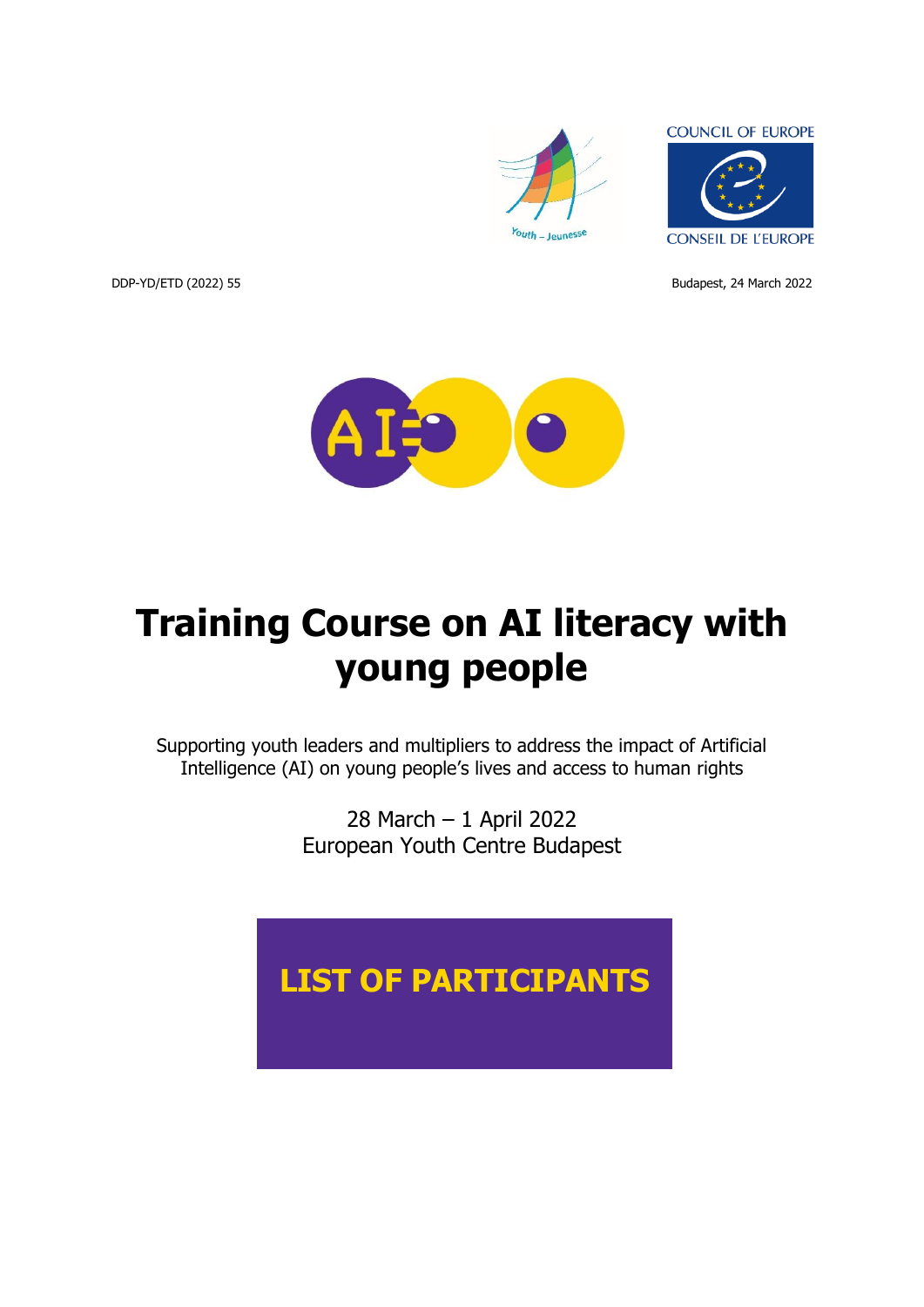### **List of participants**

| <b>Albania</b>                |                                                                         |
|-------------------------------|-------------------------------------------------------------------------|
| Kristi Çunga                  | Intsitute for Critique and Social Emancipation                          |
| <b>Armenia</b>                |                                                                         |
| Naira Khachatryan             | Data Warriors student club, American University of Armenia              |
| Anush Titanyan                | "Pathway to" Inclusive Society Development                              |
| <b>Azerbaijan</b>             |                                                                         |
| Roman Gojayev                 | Gender Hub Azerbaijan                                                   |
| <b>Bosnia and Herzegovina</b> |                                                                         |
| Mustafa Džihić                | Geoffrey Nice Foundation                                                |
| <b>Denmark</b>                |                                                                         |
| Yasser Machat                 | <b>Internet Society</b>                                                 |
| Georgia                       |                                                                         |
| Dzhivan Mkrtchyan             | Treasure                                                                |
| Germany                       |                                                                         |
| Tigran Tonoyan                | The TUMO Center for Creative Technologies                               |
| Greece                        |                                                                         |
|                               | Evangelia-Maria Kostopoulou Institute for Internet and the Just Society |
| <b>Italy</b>                  |                                                                         |
| Debora Striani                | <b>JEF Europe</b>                                                       |
| Carmen Jurado                 | Global Challenge - ONGAWA                                               |
| Kosovo <sup>1</sup>           |                                                                         |
| Marigonë Vrajolli             | SIT- Center for Counselling, Social Service and Research                |

 $<sup>1</sup>$  All reference to Kosovo, whether to the territory, institutions or population, in this text shall be understood in full compliance</sup> with the United Nations Security Council Resolutions 1244 and without prejudice to the status of Kosovo.